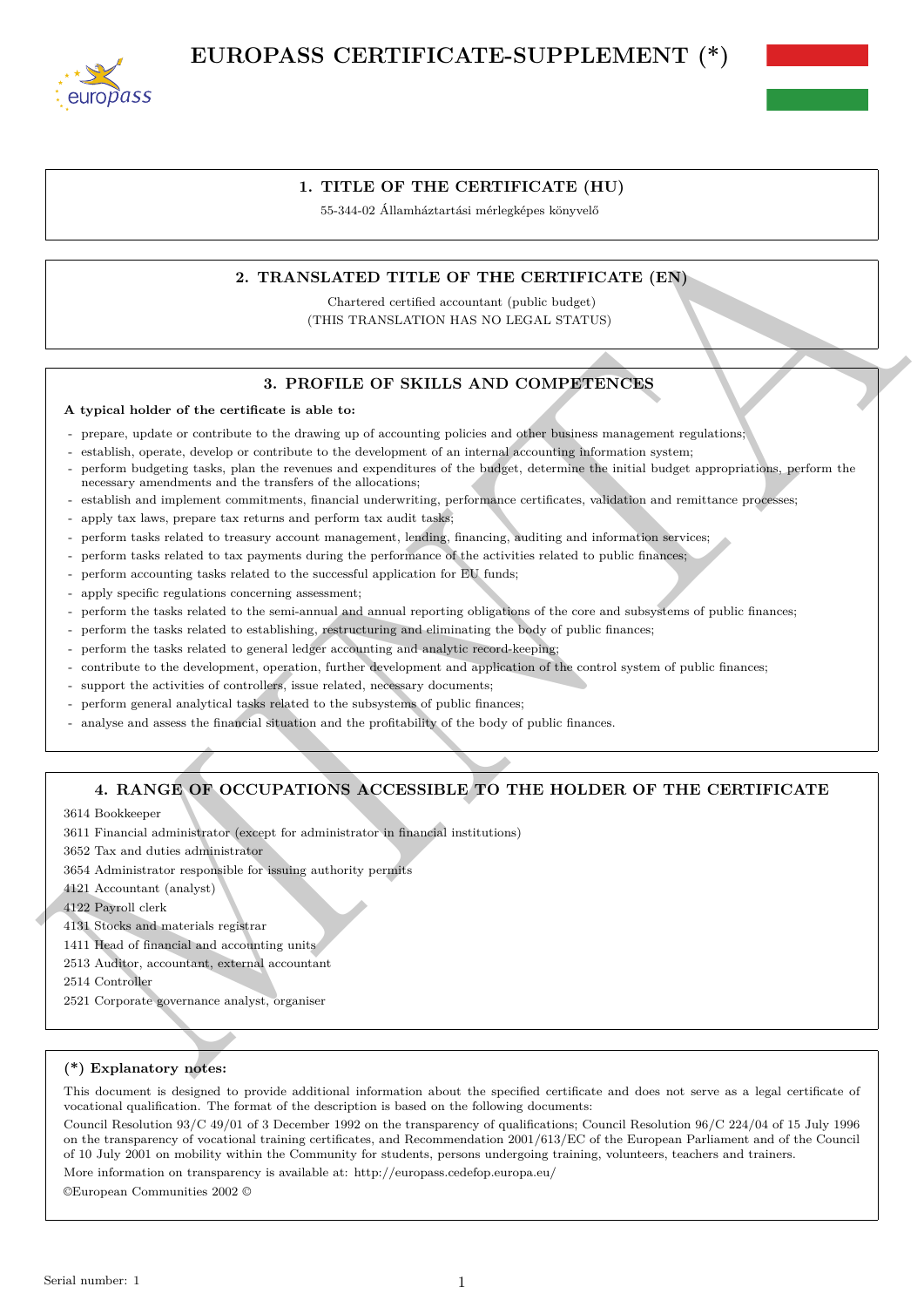|                                                                                                                                                                                                                                                                                                                                                                       | 5. OFFICIAL BASIS OF THE CERTIFICATE                                                                                                                                                                                                                                            |  |  |
|-----------------------------------------------------------------------------------------------------------------------------------------------------------------------------------------------------------------------------------------------------------------------------------------------------------------------------------------------------------------------|---------------------------------------------------------------------------------------------------------------------------------------------------------------------------------------------------------------------------------------------------------------------------------|--|--|
| Name and status of the institute issuing the<br>certificate                                                                                                                                                                                                                                                                                                           | Name and status of the national/regional authority<br>providing accreditation/recognition of the certificate<br>Ministry for National Economy                                                                                                                                   |  |  |
| Level of the certificate (national or international)<br>Level of vocational qualification according to the<br>National Qualification Register:<br>55 advanced vocational qualification add-ons, which are based<br>on vocational qualifications requiring the completion of the<br>secondary school leaving exam and may be obtained primarily<br>in formal education | Grading scale / Pass requirements<br>Five-grade: 5 excellent<br>$\overline{4}$<br>good<br>satisfactory<br>3<br>$\boldsymbol{2}$<br>pass<br>$\mathbf{1}$<br>fail                                                                                                                 |  |  |
| ISCED2011 code:<br>$\overline{4}$                                                                                                                                                                                                                                                                                                                                     |                                                                                                                                                                                                                                                                                 |  |  |
| NQF level: 5                                                                                                                                                                                                                                                                                                                                                          |                                                                                                                                                                                                                                                                                 |  |  |
| EQF level: 5                                                                                                                                                                                                                                                                                                                                                          |                                                                                                                                                                                                                                                                                 |  |  |
| Certificate number: PT K                                                                                                                                                                                                                                                                                                                                              | Results achieved at the examination and their proportion<br>expressed in percentage in the complex mark                                                                                                                                                                         |  |  |
| Serial number: 123456                                                                                                                                                                                                                                                                                                                                                 | Central<br>written<br>Analysis tasks<br>20.00<br>5<br>examination                                                                                                                                                                                                               |  |  |
| Certificate issue date: 2021.11.10                                                                                                                                                                                                                                                                                                                                    | Central<br>written<br>Controlling tasks<br>- 5<br>20.00<br>examination                                                                                                                                                                                                          |  |  |
|                                                                                                                                                                                                                                                                                                                                                                       | Oral<br>Performance of public<br>finance management<br>10.00<br>examination<br>5<br>tasks                                                                                                                                                                                       |  |  |
|                                                                                                                                                                                                                                                                                                                                                                       | Oral<br>Performance of public<br>finance accounting tasks<br>examination<br>5<br>10.00                                                                                                                                                                                          |  |  |
|                                                                                                                                                                                                                                                                                                                                                                       | Oral<br>Performance of public<br>finance analytical and<br>5<br>10.00<br>examination<br>control tasks                                                                                                                                                                           |  |  |
|                                                                                                                                                                                                                                                                                                                                                                       | Practical<br>public finance<br>30.00<br>examination<br>5<br>accounting tasks                                                                                                                                                                                                    |  |  |
|                                                                                                                                                                                                                                                                                                                                                                       | Result achieved at the complex vocational<br>5<br>examination, expressed in grades.                                                                                                                                                                                             |  |  |
| Access to next level of education/training                                                                                                                                                                                                                                                                                                                            | International agreements                                                                                                                                                                                                                                                        |  |  |
| To higher education                                                                                                                                                                                                                                                                                                                                                   |                                                                                                                                                                                                                                                                                 |  |  |
| Other information concerning the vocational training process                                                                                                                                                                                                                                                                                                          |                                                                                                                                                                                                                                                                                 |  |  |
|                                                                                                                                                                                                                                                                                                                                                                       |                                                                                                                                                                                                                                                                                 |  |  |
| Legal basis                                                                                                                                                                                                                                                                                                                                                           |                                                                                                                                                                                                                                                                                 |  |  |
| Act CLXXXVII of 2011 on Vocational Training<br>Minister for National Economy.                                                                                                                                                                                                                                                                                         | Decree No. 25/2017 (VIII. 31.) NGM of the Minister for National Economy amending Decree No. 27/2012 (VIII. 27.) NGM of the Minister<br>for National Economy on the professional and examination requirements of vocational qualifications within the sphere of authority of the |  |  |
|                                                                                                                                                                                                                                                                                                                                                                       |                                                                                                                                                                                                                                                                                 |  |  |